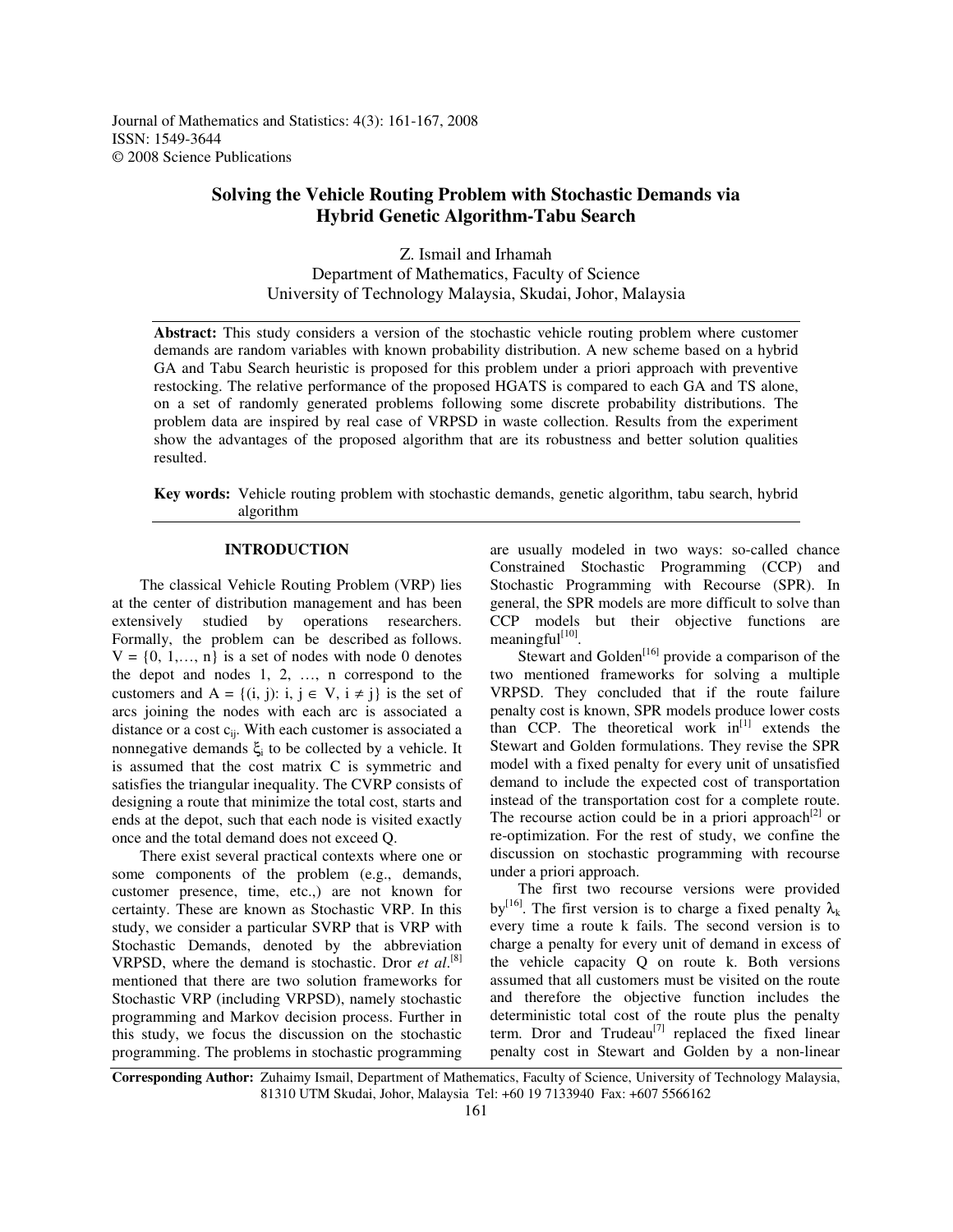recourse that considers failure location. Their recourse assumed that after a failure all the remaining customers are served through individual deliveries. Assuming this non-optimistic recourse, the deterministic cost in the objective function is replaced by the expected cost.

Dror *et al.*<sup>[8]</sup> introduce theoretically a new recourse defined by a return to the depot whenever the vehicle is unable to satisfy the demand (the capacity becomes exceeded) and resume the service at the customer on the planned route where route failure had occurred. Savelsbergh and Goetschalckx<sup>[15]</sup> simplified the recourse to achieve computational efficiency assuming at most one failure in a route. All subsequent publications (e.g., by  $[10, 13]$ ) have maintained the simple recourse policy defined in<sup>[8]</sup> with the exception of  $[3,4,19]$ that using preventive restocking and the recourse of<sup>[5]</sup> that is to terminate the route and impose a penalty such as lost revenue and/or emergency deliveries.

Recent studies in development of metaheuristics for VRPSD were done by $^{[4]}$ . They considered basic implementation of five metaheuristics for single vehicle: Iterated Local Search, Tabu Search (TS), Simulated Annealing, Ant Colony Optimization and Evolutionary Algorithm (Genetic Algorithm (GA)) that found better solution quality in respect to cyclic heuristic. Instead of the work of  $A^{[4,10,20]}$ , the work on the application of GA and TS for VRPSD are lacking in the literature, although it is widely known that GA has been proven effective and successful in a wide variety of combinatorial optimization problems, including certain types of VRP; and as known also that TS, the approach that dominates the list of successful algorithms, is a robust, efficient and effective approach to the general  $VRP$  family of problem<sup>[12,14]</sup> and often outperforms other heuristic techniques in terms of computational speed and solution quality<sup>[14]</sup>.

Although pure GA performs well, mostly it does not equal TS in terms of solution quality and sometimes pure GA perform inefficient on practical combinatorial optimization. To improve pure GA performance, some algorithms are combined with the simple GA, yielding a hybrid algorithm. The statement about GA hybridization is noted by<sup>[6]</sup> that hybrid algorithms, which combine a GA with more traditional algorithms, have been hinted as a highly powerful combination for solving practical problem, also  $by^{[11]}$  that it is well known that a standard GA must be hybridized with another search procedure to be able to compete with metaheuristics like TS. The approach is also inspired by the emerging interest in hybrid metaheuristics that has risen considerably among researchers in combinatorial optimization. The best results found for many practical or academic optimization problems are obtained by hybrid algorithms<sup>[17,19]</sup>.

Based on previous researches on algorithm developed for VRPSD and the knowledge of the basic structure of GA and TS, in this study, we propose a hybrid GA with TS as an alternative of existing algorithms. Our reviews also found that hybrid GA-TS has not been used to solve VRPSD. It is hope that this hybrid could combine the advantage of GA as population-based method and the strength of TS as trajectory method. As known, population-based methods are better in identifying promising areas in the search space, whereas trajectory methods are better in exploring promising areas in search space.

## **MATERIALS AND METHODS**

Definitions of some of the frequently used notations for the VRPSD are given as follows:

**Customers and depot:**  $V = \{0, 1, \ldots, n\}$  is a set of nodes with node 0 denotes the depot and nodes 1, 2,…, n correspond to the customers to be visited. We assume that all nodes, including the depot, are fully interconnected.

**Demands:** Customers have stochastic demands ξ<sub>i</sub>,  $i = 1, \ldots, n$  which follows discrete uniform probability distributions  $p_{ik}$  = Prob ( $\xi_i$  = k),  $k$  = 0, 1, 2,..., K. Assume further that customers' demands are independent. Actual demand of each customer is only known when the vehicle arrives at the customer location.

**Vehicles and capacity constraint:** The vehicle has a capacity limit Q. If the total demand of customer exceeds the vehicle capacity, route failure is said to be occurred.

**Route:** A route must start at the depot, visit a number of customers and return to the depot. A feasible solution to the VRPSD is a permutation of the customers  $s = (s(1), s(2), \ldots, s(n))$  starting and ending at the depot (that is,  $s(1) = s(n) = 0$ ) and it is called a priori tour.

**Route failure and recourse action:** Route failure is said to be occurred if the total demand exceeds the vehicle capacity and the preventive restocking policy $[4,19]$  is employed.

**Cost and VRPSD objective function:**  $A = \{(i, j): i, j\}$  $\in V$ ,  $i \neq j$  is the set of arcs joining the nodes and a non-negative matrix  $C = \{c_{ij}: i, j \in V, i \neq j\}$  denotes the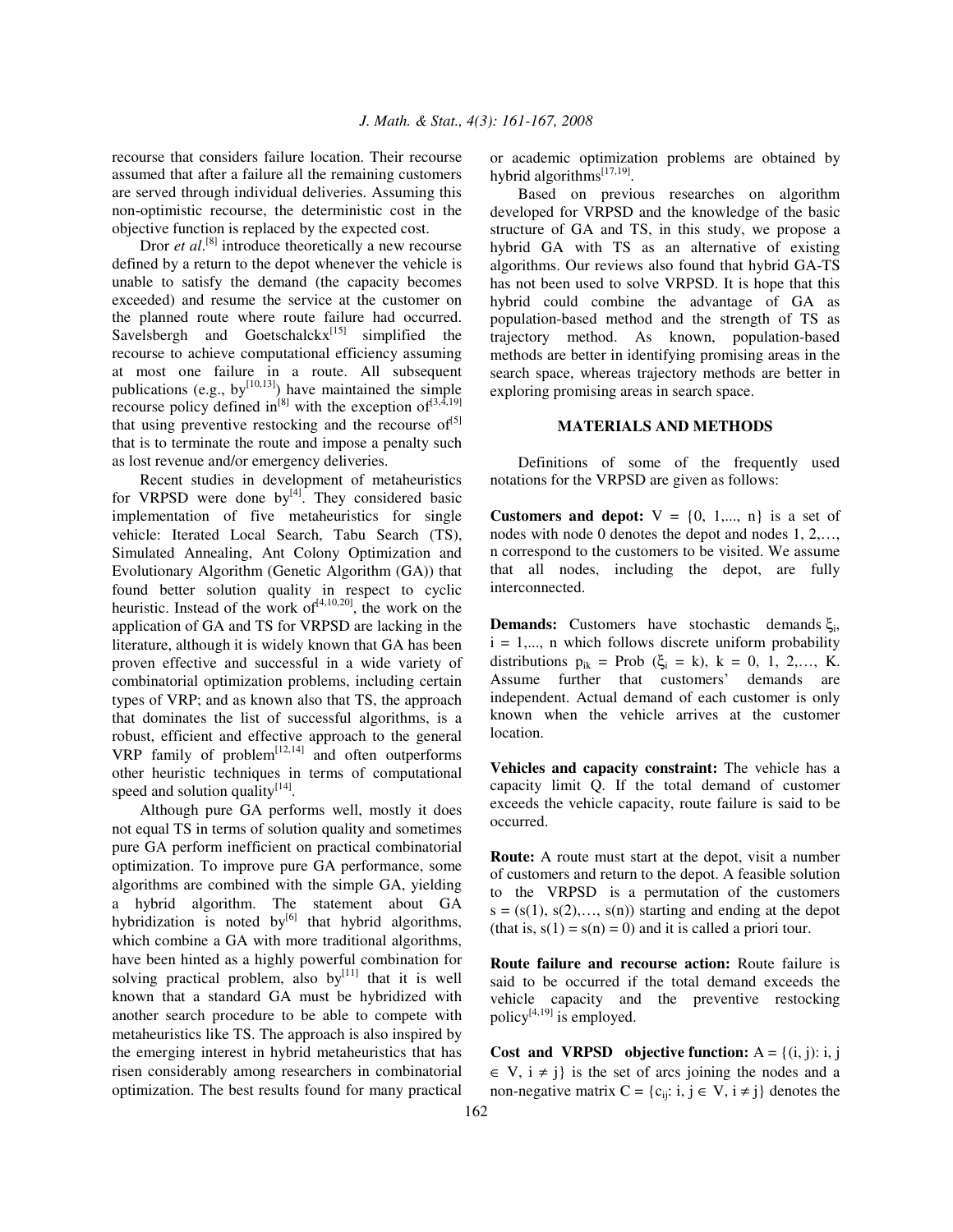travel costs (distances) between node i and j. The cost matrix C is symmetric and satisfies the triangular inequality. The cost matrix is a function of Euclidean distance; where the Euclidean distance can be calculated using the following equation:

$$
d_{ij} = \sqrt{(x_i - x_j)^2 + (y_i - y_j)^2}
$$

Given a vehicle based at the depot, with capacity Q, VRPSD under restocking policy requires finding vehicle routes and a restocking policy at each node to determine whether or not to return to the depot for restocking before visiting the next customer to minimize total expected cost. The costs under consideration are:

- Cost of traveling from one customer to another as planned
- Restocking cost: the cost of traveling back to the depot for restocking
- The cost of returning to depot for restocking caused by the remaining stock in the vehicle being insufficient to satisfy demand upon arrival at a customer location. This route-failure cost is a fixed nonnegative cost b plus a cost of traveling to the depot and back to the route<sup>[19]</sup>

Let  $0 \to 1 \to 2 \dots j \to j+1 \dots \to n$  be a particular vehicle route. Upon the service completion at customer j, suppose the vehicle has a remaining load q (or the residual capacity of the vehicle after having serviced customer j) and let  $f_i(q)$  denote the total expected cost from node j onward. If  $S_i$  represents the set of all possible loads that a vehicle can have after service completion at customer j, then,  $f_i(q)$  for  $q \in S_i$  satisfies:

$$
f_j(q) = \min\{f_j^p(q) \tag{1}
$$

where

$$
f_j^p(q) = c_{j,j+1} + \sum_{k:\xi^k \le q} f_{j+1}(q - \xi^k) p_{j+1,k}
$$
  
+ 
$$
\sum_{k:\xi^k > q} [b + 2c_{j+1,0} + f_{j+1}(q + Q - \xi^k)] p_{j+1,k}
$$
 (2)

and

$$
f_j^r(q) = c_{j,0} + c_{0,j+1} + \sum_{k=1}^K f_{j+1}(Q - \xi^k) p_{j+1,k}
$$
 (3)

with the boundary condition:

$$
f_n(q) = c_{n,0}, q \in S_n \tag{4}
$$

In Eq. 2-4,  $f_j^p(q)$  represents the expected cost of going directly to the next node, whereas  $f_j^r(q)$ represents the expected cost of the restocking action. These equations are used to recursively determine the objective value of the planned vehicle route and the optimal sequence of decisions after customers are served<sup>[4]</sup>.

**Data:** We consider VRPSD application in the solid waste collection problem of residential area in Malaysia. The problem of optimization of waste collection can be described as follows. The solid waste is located in box or containers along the streets and they must be all collected by a fleet of vehicles whose capacity can not be exceeded. Each vehicle can service several such sites before going to dumpsite to unload. Each vehicle starts from the depot, visits a number of stops and ends at the depot. When a vehicle is full, it needs to go to the closest available dumpsite to empty its load and then resume their visit. Each vehicle can make multiple disposal trips per day.

Based on experiments reported  $in^{[9]}$ , three factors seem to impact the difficulty of a given VRP instances: number of customers' n, number of vehicles m and filling coefficient f. In a stochastic environment, the filling coefficient can be defined as:

$$
f = \sum_{i=1}^{n} \frac{E(\xi_i)}{mQ} \tag{5}
$$

where,  $E(\xi_i)$  is the expected demand of customer i,  $m = 1$  for single vehicle and Q denotes the vehicle capacity. This is the measure of the total amount of expected demand relative to vehicle capacity and can be approximately interpreted as the expected number of loads per vehicle needed to serve all customers. In this experiment, the value of f is 1.1.

Several sets of data are randomly generated to simulate this problem of waste collection. n nodes are generated in the  $[0,100]^2$  square according to a continuous uniform distribution. Nodes are first assigned to a specific three demand range in equal probabilities. Three ranges of demand present low, medium and high solid waste weight. The value of each demand is then generated in the appropriate range according to a discrete uniform distribution. Twenty instances are generated for each 10, 20 and 50 customers with demand range  $(1,5)$ ,  $(6,10)$ ,  $(11,15)$ .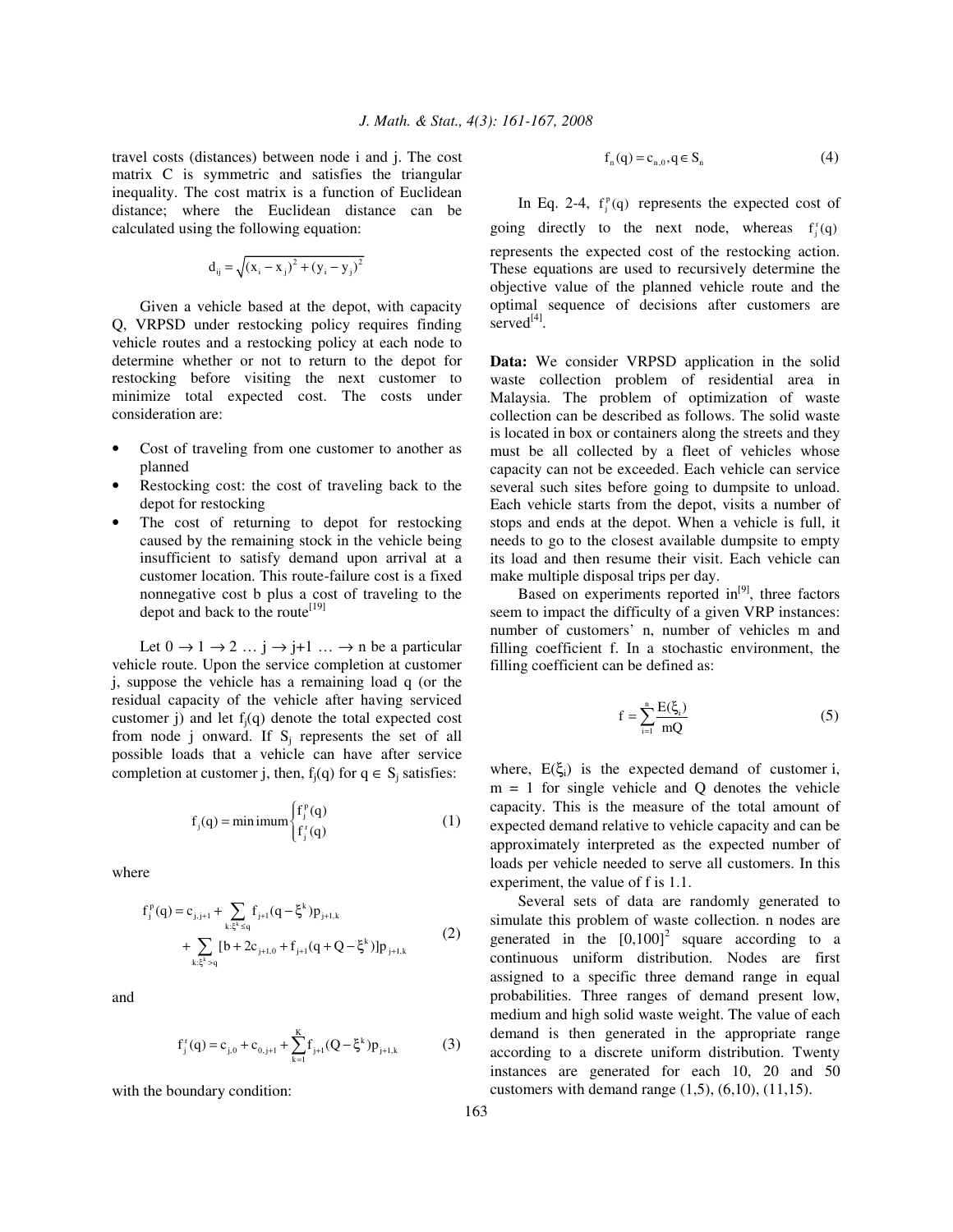**The proposed algorithm:** The proposed hybrid algorithm of GA and TS consists of several properties such as the order or permutation representation; small population in which all individuals are distinct; inclusion of good simple heuristic solutions in the initial population; Roulette Wheel Selection with elitism; Order Crossover and the Tabu Search as a mutation operator. The algorithm is implemented in the Visual C++ language under the operating windows XP.

**Step 0:** [Define] Define operator settings of GA suitable with the problem which is VRPSD.

**Step 1:** [Initialization] Create an initial population P of N chromosomes that consists of constructive heuristics solutions and randomly mutation of it where all individuals are distinct or clones are forbidden. In this study, N was set to be 30.

**Step 2:** [Fitness] Evaluate the fitness  $f(C_i)$  of each chromosome  $C_i$  in the population. The fitness is the function of VRPSD objective function. The lower the VRPSD objective function, the higher fitness it is likely to be.

**Step 4:** [Selection] Apply Roulette Wheel Selection. This gives the set of Mating Population M with size N.

**Step 5:** [Crossover] Pair all the chromosomes in M at random forming N/2 pairs. Apply OX crossover with probability pc to each pair and form N chromosomes of offspring, if random number  $\geq$  pc then offspring is the exact copy of parents.

**Step 6:** [Mutation] Different with ordinary GA where mutation is applied with probability of pm, in this Hybrid GA-TA, Tabu Search is applied to each offspring.

**Step 7:** [Replace] Evaluate fitness of parents and new offspring. Choose the best N chromosomes. Replace the old population with newly generated population.

**Step 8:** [Test] If the stopping criterion is met then stop and return to the best solution in current population, else go to Step 2.

The detail of Tabu Search algorithm implemented is shown below.

**Initial solution:** It is necessary to generate a number of solutions to initialize the main search process. Here two methods are used to construct initial solution:

randomized Nearest Neighbour (NN) and randomized Farthest Insertion (FI). The best among them will be chosen as the starting solution to the main body of the search itself.

**Neighbourhood structure:** The neighbourhood of a solution contains all solutions that can be reached by applying the 2-opt local search. 2-opt proceeds by checking pairs of non adjacent edges in a given tour and computing the improvement in the tour length after rearranging these pairs by exchanging the terminal nodes of the two edges in each pair as shown in the Fig. 1. If no pair of edges can be rearranged to improve the current tour, the algorithm is terminated. Otherwise, the pair of edges that improves the performance maximum (minimum tour length) is rearranged and the algorithm is executed again.

**Tabu moves:** The aim of tabu moves is to avoid going back to a solution that has been visited in the last few iterations. The concept of tabu move is:

- It is tabu to add an edge which is on the deleted-list
- It is tabu to delete an edge which is on the addedlist

**Tabu list:** Tabu list is a list of moves that are currently tabu. For the first iteration, set tabu tenure for all edges is 0. If an edge is moved at iteration v, its addition or deletion is tabu until iteration  $v + \theta$ . Dynamic tabu list size was applied. If an edge is moved at iteration v, its addition or deletion is tabu until iteration  $v + \theta$ .  $\theta$  is randomly selected in the interval  $\left[\frac{N}{3} - \frac{N}{5}, \frac{N}{3} + \frac{N}{5}\right]$  $\left[ \frac{N}{3} - \frac{N}{5}, \frac{N}{3} + \frac{N}{5} \right]$ . The idea of using random tabu list size was introduced by<sup>[18]</sup> and also used by<sup>[10]</sup>.

**Aspiration criteria:** As a rule, the search process moves at each iteration from the current solution to the best nontabu solution in neighbourhood solutions.



Fig. 1: 2-opt local search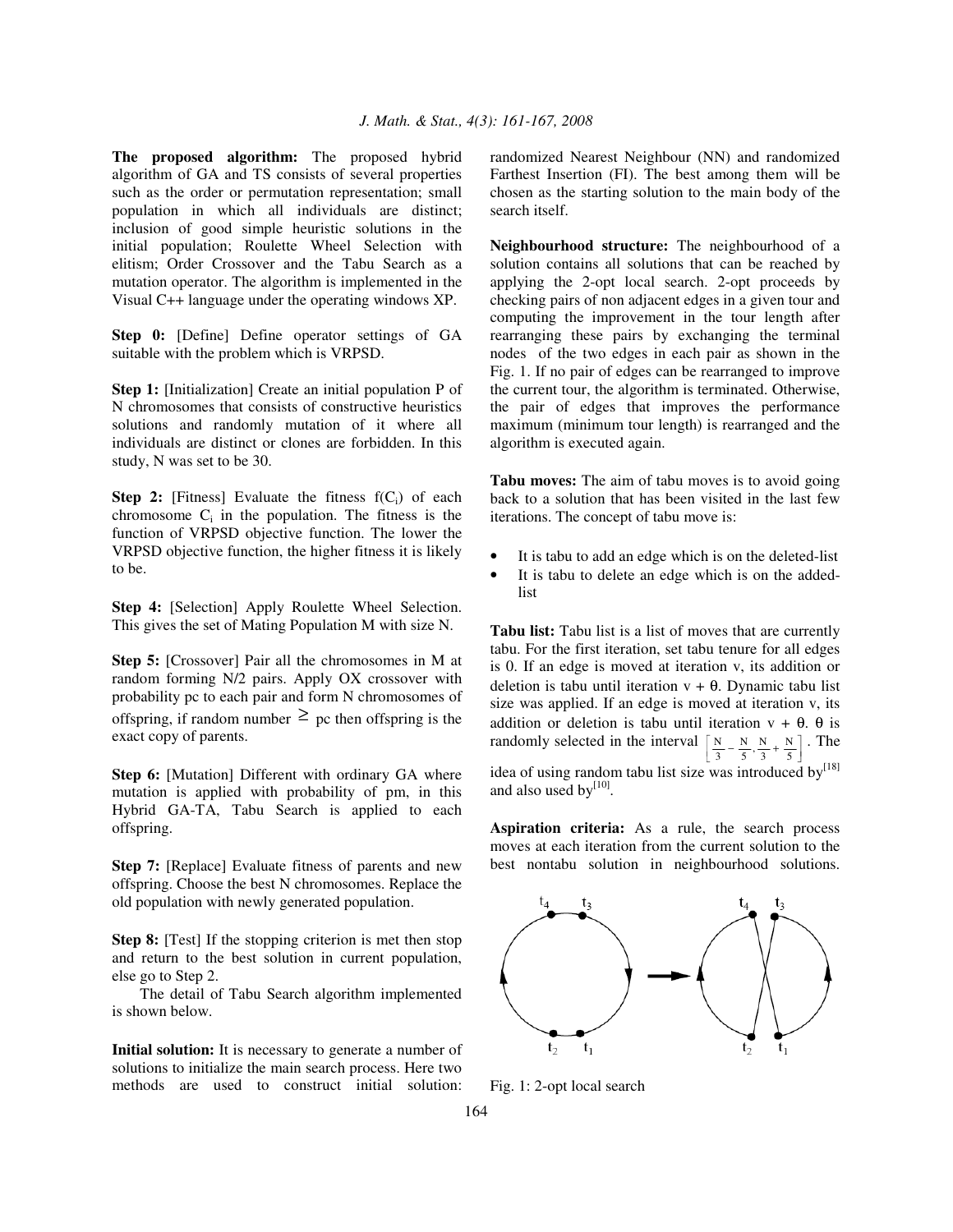|    | Table 1: Standard deviation values of solutions from GA and HGATS, each for 5 runs |          |        |          |          |          |              |          |       |          |          |
|----|------------------------------------------------------------------------------------|----------|--------|----------|----------|----------|--------------|----------|-------|----------|----------|
|    | Problem instance number                                                            |          |        |          |          |          |              |          |       |          |          |
| N  | Algorithm                                                                          |          | 2      | 3        | 4        | 5        | 6            |          | 8     | 9        | 10       |
| 10 | <b>GA</b>                                                                          | 3.130    | 0      |          | 1.643    | $\Omega$ | 0.548        |          |       |          | 1.095    |
|    | <b>HGATS</b>                                                                       | 6.025    | 2.236  | $\Omega$ |          | 0        | $\mathbf{U}$ |          |       |          | 3.742    |
| 20 | GА                                                                                 | 6.140    | 0      | 7.727    | 0        | 5.762    | $\Omega$     | 2.588    | 0.707 | 1.095    | 6.465    |
|    | <b>HGATS</b>                                                                       | $\Omega$ |        | 6.986    | 0        | 0        | 0            | 1.342    | 0     | $^{(1)}$ | 3.082    |
| 50 | GА                                                                                 | 1.155    | 0      | 6.731    | 9.37     | 16.07    | 2.828        | 4.528    | 5.477 | 3.286    | 5.814    |
|    | <b>HGATS</b>                                                                       | $\Omega$ |        | $^{(1)}$ | $\Omega$ | 0        | $\Omega$     | $\Omega$ | 0     | $^{(1)}$ | $\Omega$ |
| N  | Algorithm                                                                          | 11       | 12     | 13       | 14       | 15       | 16           | 17       | 18    | 19       | 20       |
| 10 | GA                                                                                 | $\Omega$ |        |          | $\Omega$ | 0        | 1.095        | $\Omega$ |       | 4.147    | $\Omega$ |
|    | <b>HGATS</b>                                                                       |          |        |          |          |          |              |          |       | 0        |          |
| 20 | GA                                                                                 | 1.095    | 21.000 |          | 2.408    | $\Omega$ | 0.837        | 6.504    | 0     | 5.215    | 2.881    |
|    | <b>HGATS</b>                                                                       | $\Omega$ | 12.381 | 1.789    | 1.095    | 0        | 0            | 1.342    | 0     | 5.367    | 0.548    |
| 50 | GA                                                                                 | 1.517    | 0      | 4.93     | 6.573    | 3.633    | 1.643        |          |       |          | 1.304    |
|    | <b>HGATS</b>                                                                       | $\Omega$ |        | $^{(1)}$ | $\theta$ | 0        | $\Omega$     |          |       |          | 0        |

*J. Math. & Stat., 4(3): 161-167, 2008*

However, a tabu solution may be selected if the value of objective function decreased upon the best value of a solution so far encountered.

**Stopping criteria:** In our implementation, the number of iteration is equal to the maximum number of iterations.

## **RESULTS AND DISCUSSION**

Twenty instances were generated on each of the problem size 10, 20 and 50. Each algorithm was tested on each instance for 100 iterations and executed 5 times. Since the result of TS was robust, means that the results just remain constant from one run to another run, we only reported the dispersion measure based on standard deviation of GA and HGATS for the need of robustness comparison.

Table 1 shown the standard deviation values from GA and HGATS for each problem instance and each problem size. It can be seen that HGATS was more robust than GA, since the standard deviation values of solution yielded by HGATS were smaller than one produced by GA for most of all problem instances especially for large number of nodes  $(N = 50)$  where the value of solutions produced by GA still vary from one run to another run, but in HGATS the solution values remain constant over the runs.

Figure 2 shows the results obtained by the TS, GA and the HGATS for each problem size; each point is the average of best fitness function found at the end of each run. As it can be observed from the box plots, the relative performance of the algorithms was similar on problem size equal to 10 and 20, while the pattern was different for problem size equal to 50. To investigate whether the differences of algorithm performance are statistically different, we conduct the paired samples test.

Table 2: Summary of p-values of Kolmogorov-Smirnov normality test for differences among algorithm performance

| test for unferences among argorithm performances |       |                             |       |  |  |  |  |
|--------------------------------------------------|-------|-----------------------------|-------|--|--|--|--|
| Problem size Diff GA-TS                          |       | Diff GA-HGATS Diff TS-HGATS |       |  |  |  |  |
| 10                                               | 0.025 | 0.001                       | 0.003 |  |  |  |  |
| 20                                               | 0.105 | 0.159                       | 0.174 |  |  |  |  |
| 50                                               | 0.903 | 0.653                       | 0.423 |  |  |  |  |

Table 3: The results of Wilcoxon signed-ranks test for problem  $size = 10$ 

|                              |                       | Asymp. Sig.  |
|------------------------------|-----------------------|--------------|
| Test statistics <sup>b</sup> | Z                     | $(2-tailed)$ |
| TS 10-GA 10                  | $-2.449$ <sup>a</sup> | 0.014        |
| <b>HGATS 10-GA 10</b>        | $-1.101a$             | 0.271        |
| <b>HGATS 10-TS 10</b>        | $-2.375^{\circ}$      | 0.018        |

<sup>a</sup>: Based on negative ranks, <sup>b</sup>: Wilcoxon signed ranks test

Firstly we tested the normality assumption of the differences among the algorithms for each problem sizes using software SPSS. The p-values of Kolmogorov-Smirnov test were presented in Table 2.

As shown in Table 2, all the differences on problem size equal to 10 have p-value less than  $\alpha$  (= 0.05). It means that we should reject null hypothesis that the data follows normal distribution. Since the normality assumptions of the differences are violated, we can not conduct paired t-test and alternatively non parametric Wilcoxon signed ranks test should be used. On the other hand for problem size 20 and 50, all the p-values of differences were greater than 0.05, thus we can not reject the null hypothesis and furthermore we can conduct paired t-test for problem size 20 and 50. The results of Wilcoxon signed ranks test for problem size 10 were shown in Table 3 while the results of paired t-test for problem size 20 and 50 were shown in Table 4.

From Table 3, we can conclude that the difference of TS and GA performances was statistically significant for problem size 10 since the p-value is less than  $\alpha$  = 0.05, TS and HGATS were also different but the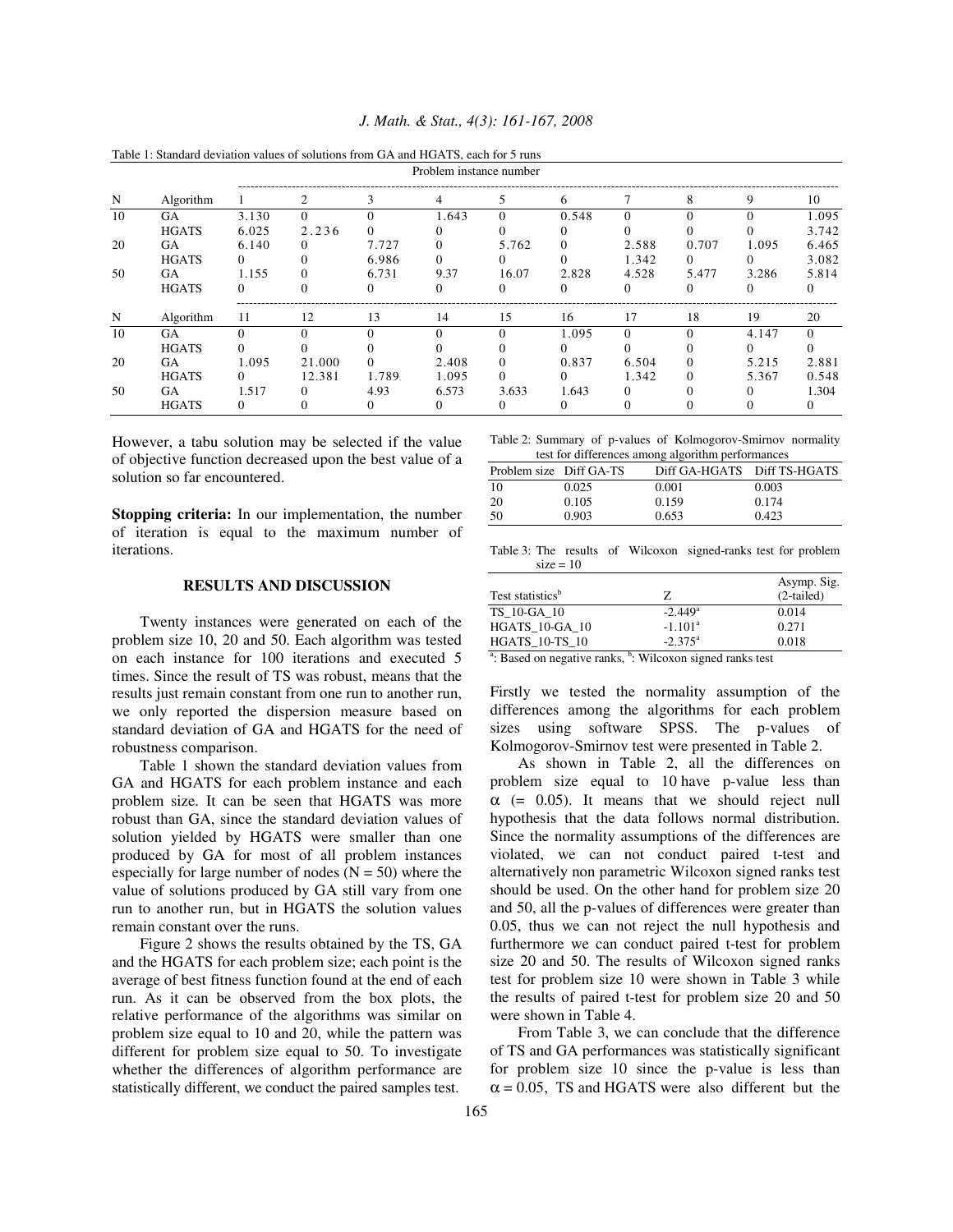|                                                |                                             | Paired differences |                       |                                              |            |          |    |                |
|------------------------------------------------|---------------------------------------------|--------------------|-----------------------|----------------------------------------------|------------|----------|----|----------------|
|                                                |                                             |                    | Std.<br>error<br>mean | 95% confidence interval<br>of the difference |            |          |    | Sig.<br>$(2 -$ |
|                                                | Mean                                        | SD                 |                       | Lower                                        | Upper      | t        | df | tailed)        |
|                                                | Paired samples test for GA and TS, $N = 20$ |                    |                       |                                              |            |          |    |                |
| GA 20-TS 20                                    | $-5.73000$                                  | 9.84795            | 2.20207               | $-10.33898$                                  | $-1.12102$ | $-2.602$ | 19 | 0.018          |
| Paired samples test for GA and HGATS, $N = 20$ |                                             |                    |                       |                                              |            |          |    |                |
| GA 20-HGATS 20                                 | 1.02000                                     | 4.62210            | 1.03353               | $-1.14321$                                   | 3.18321    | 0.987    | 19 | 0.336          |
| Paired samples test for TS and HGATS, $N = 20$ |                                             |                    |                       |                                              |            |          |    |                |
| <b>TS 20-HGATS 20</b>                          | 6.75000                                     | 9.21026            | 2.05948               | 2.43946                                      | 11.06054   | 3.278    | 19 | 0.004          |
| Paired samples test for GA and TS, $N = 50$    |                                             |                    |                       |                                              |            |          |    |                |
| GA 20-TS 20                                    | 8.12500                                     | 8.26870            | 1.84894               | 4.25513                                      | 11.99487   | 4.394    | 19 | 0.000          |
| Paired samples test for GA and HGATS, $N = 50$ |                                             |                    |                       |                                              |            |          |    |                |
| GA 50-HGATS 50                                 | 7.02500                                     | 6.97272            | 1.55915               | 3.76167                                      | 10.28833   | 4.506    | 19 | 0.000          |
| Paired samples test for TS and HGATS, $N = 50$ |                                             |                    |                       |                                              |            |          |    |                |
| TS 50-HGATS 50                                 | $-1.10000$                                  | 7.44029            | 1.66370               | $-4.58216$                                   | 2.38216    | $-0.661$ | 19 | 0.516          |

#### *J. Math. & Stat., 4(3): 161-167, 2008*

Table 4: The result of paired t-test for differences of GA, TS and HGATS performance



Fig. 2: Box plots of solutions resulted by GA, TS and **HGATS** 

performance of GA and HGATS are similar since the pvalue of differences between TS and HGATS is greater than 0.05. The same conclusion can be drawn from Table 4 for problem size 20. The detail conclusion for problem size 10 and 20 in terms of solution quality was given as follows: the HGATS and GA were better than TS while HGATS and GA performances were relatively the same.

For problem size 50, the performances of GA and TS were significantly different (shown by p-value less than  $\alpha = 0.05$ , GA and HGATS were different while TS and HGATS were similar. Further from the value of mean difference, we can draw a conclusion that HGATS and TS were better than GA.

## **CONCLUSION**

The hybrid GA and TS for solving a priori VRPSD under preventive restocking is designed. We also report the results of comparative study between the proposed HGATS with GA and TS alone for solving single VRPSD. For small problem sizes, the HGATS and GA show superiority compared to TS while the performances of HGATS and GA are similar. Although the relative performances of HGATS and GA are similar; the HGATS is more robust than GA. The HGATS also shows its advantage for larger problem size, since it yields better solution quality than GA although the performances of HGATS and TS are similar. Future works can be done by implementing more powerful local search move to improve the HGATS performance.

### **ACKNOWLEDGEMENT**

The research is supported by IRPA Grant Vote No. 74285 from Ministry of Science, Technology and Innovation (MOSTI), Malaysia. The authors would like to thank MOSTI, Research Management Centre (RMC) and Universiti Teknologi Malaysia. The authors also wish to thank lecturers and friends for many helpful ideas and discussion. We also wish to thank Perniagaan Zawiyah Sdn. Bhd. Johor Bahru, Malaysia for providing necessary data in this study.

## **REFERENCES**

1. Bastian, C. and A.H. RinnooyKan, 1992. The stochastic vehicle routing problem revisited. Eur. J. Oper. Res., 56: 407-412. http://ideas.repec.org/a/eee/ejores/v56y1992i3p407 -412.html.